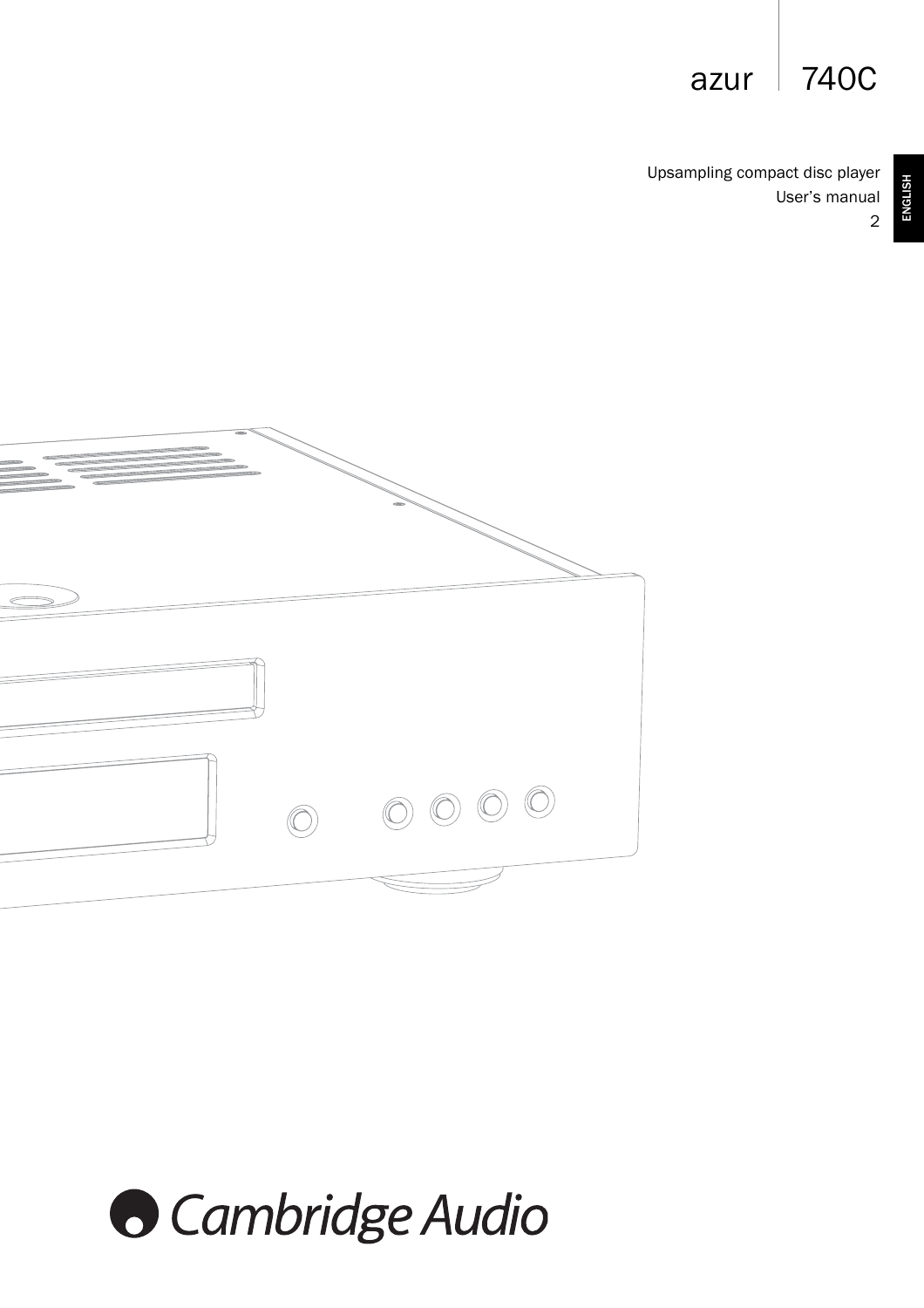# **O** Cambridge Audio

This guide is designed to make installing and using this product as easy as possible. Information in this document has been carefully checked for accuracy at the time of printing; however, Cambridge Audio's policy is one of continuous improvement, therefore design and specifications are subject to change without prior notice. If you notice any errors please feel free to email us at: support@cambridgeaudio.com

This document contains proprietary information protected by copyright. All rights are reserved. No part of this manual may be reproduced by any mechanical, electronic or other means, in any form, without prior written permission of the manufacturer. All trademarks and registered trademarks are the property of their respective owners.

© Copyright Cambridge Audio Ltd 2007

Adaptive Time Filtering (ATF) technology is copyright Anagram Technologies SA. All Rights Reserved.

iPod is a registered trademark of Apple Computer, Inc. All rights reserved.

## **Contents Introduction**

#### Thank you for purchasing this Azur 740C Upsampling Compact Disc Player. We hope that you will appreciate the results and enjoy many years of listening pleasure from it.

Key to the abilities of the 740C is ATF<sup>™</sup> (Adaptive Time Filtering) an upsampling process developed in conjunction with Anagram Technologies of Switzerland.

This system intelligently interpolates 16 bit/44.1kHz CD (or other) audio data to 24bit/384kHz through the use of a 32 bit Analog Devices Black Fin DSP (Digital Signal Processor) for the very best sound quality. The ATF system applies sophisticated polynomial curve fitting interpolation and incorporates a time domain model which allows data buffering and re-clocking almost completely eradicating digital jitter.

As with the 540C/640C V2 CD players our proprietary Dual Differential Virtual Earth Balanced filter topology is used. However in the 740C this has been further enhanced. As the upsampled audio data rate is so high, aliasing artefacts are moved way above audible frequencies, this in turn allows us to use a new low order 2 pole linear-phase Bessel version of the topology for constant group delay and minimal phase shift in the audio band.

Two very high quality Wolfson WM8740 24 bit DACs (Digital to Analog Converters) are used in dual differential mode. As each channel has its own DAC to process information, completely separate and symmetrical analog filter circuitry can be implemented. These allow both left and right channel circuitry to operate identically, ensuring the 740C delivers fantastic sound-staging and stereo imaging properties.

Two digital inputs are fitted allowing other digital sources to be brought into the 740C and upsampled, the 740C then working as a very high quality DAC.

A digital output is also fitted which can even output upsampled data at various rates and word widths, independent from the main audio output, which is always set at 24/384 for best sound quality.

In addition to these audiophile features Control Bus Input/Output and IR Emitter Inputs are provided to make it easy to integrate this unit into Custom Installation systems if desired.

All this proprietary engineering is housed within our low resonance, acoustically damped chassis. An Azur Navigator remote control is also provided, giving full remote control of your CD player and Azur amplifiers in an attractive and easy to use handset.

Your CD player can only be as good as the system it is connected to. Please do not compromise on your amplifier, speakers or cabling. Naturally we particularly recommend amplification from the Cambridge Audio Azur range, and in particular the new 740A Integrated Amplifier which has been designed to the same exacting standards as this CD player. Your dealer can also supply excellent quality Cambridge Audio interconnects to ensure your system realises its full potential.

Thanks for taking the time to read this manual; we do recommend you keep it for future reference.

Janke Ban

Matthew Bramble Technical Director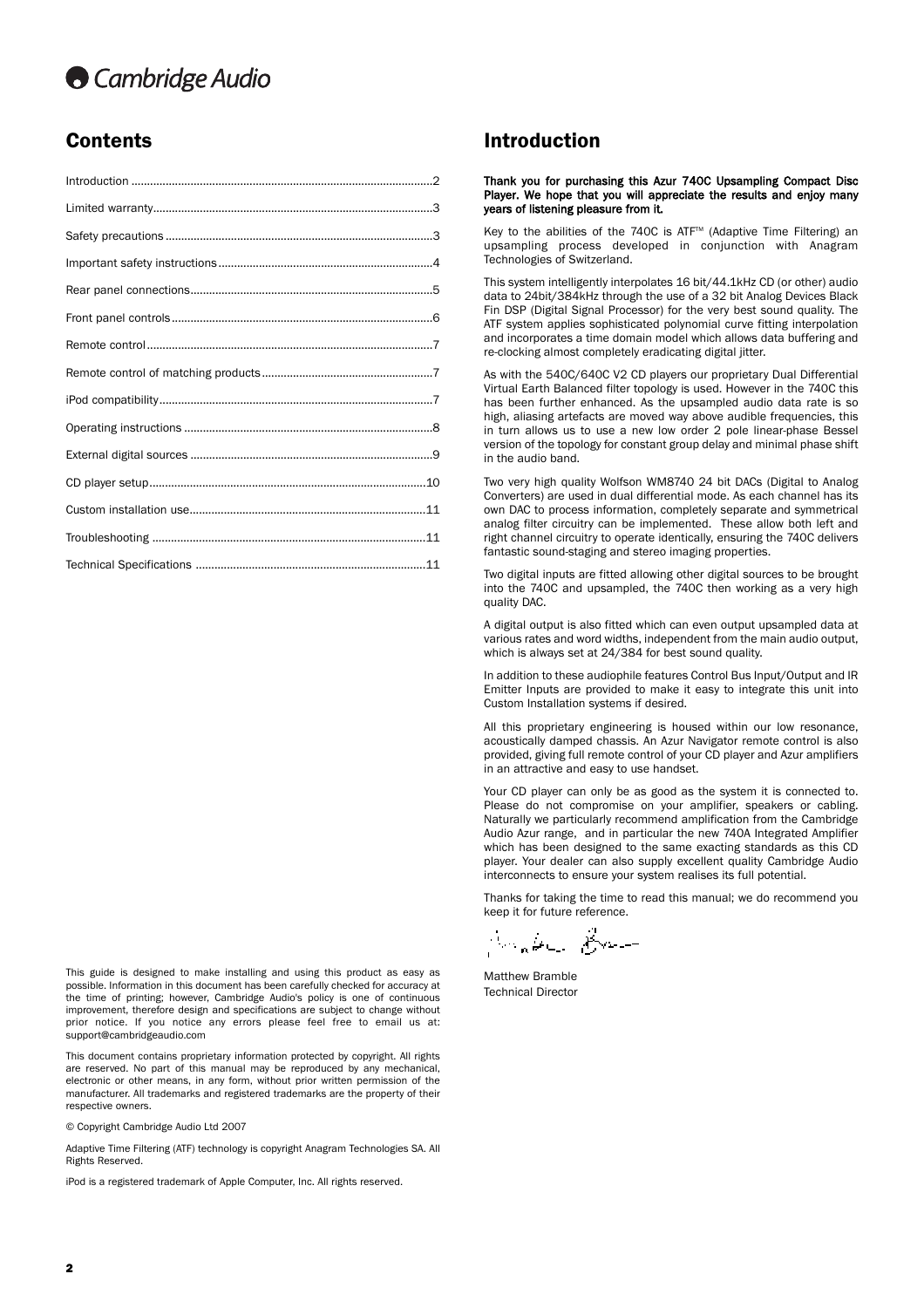ENGLISH

Cambridge Audio warrants this product to be free from defects in materials and workmanship (subject to the terms set forth below). Cambridge Audio will repair or replace (at Cambridge Audio's option) this product or any defective parts in this product. Warranty periods may vary from country to country. If in doubt consult your dealer and ensure that you retain proof of purchase.

To obtain warranty service, please contact the Cambridge Audio authorised dealer from which you purchased this product. If your dealer is not equipped to perform the repair of your Cambridge Audio product, it can be returned by your dealer to Cambridge Audio or an authorised Cambridge Audio service agent. You will need to ship this product in either its original packaging or packaging affording an equal degree of protection.

Proof of purchase in the form of a bill of sale or receipted invoice, which is evidence that this product is within the warranty period, must be presented to obtain warranty service.

This Warranty is invalid if (a) the factory-applied serial number has been altered or removed from this product or (b) this product was not purchased from a Cambridge Audio authorised dealer. You may call Cambridge Audio or your local country Cambridge Audio distributor to confirm that you have an unaltered serial number and/or you purchased from a Cambridge Audio authorised dealer.

This Warranty does not cover cosmetic damage or damage due to acts of God, accident, misuse, abuse, negligence, commercial use, or modification of, or to any part of, the product. This Warranty does not cover damage due to improper operation, maintenance or installation, or attempted repair by anyone other than Cambridge Audio or a Cambridge Audio dealer, or authorised service agent which is authorised to do Cambridge Audio warranty work. Any unauthorised repairs will void this Warranty. This Warranty does not cover products sold AS IS or WITH ALL FAULTS.

REPAIRS OR REPLACEMENTS AS PROVIDED UNDER THIS WARRANTY ARE THE EXCLUSIVE REMEDY OF THE CONSUMER. CAMBRIDGE AUDIO SHALL NOT BE LIABLE FOR ANY INCIDENTAL OR CONSEQUENTIAL DAMAGES FOR BREACH OF ANY EXPRESS OR IMPLIED WARRANTY IN THIS PRODUCT. EXCEPT TO THE EXTENT PROHIBITED BY LAW, THIS WARRANTY IS EXCLUSIVE AND IN LIEU OF ALL OTHER EXPRESS AND IMPLIED WARRANTIES WHATSOEVER INCLUDING, BUT NOT LIMITED TO, THE WARRANTY OF MERCHANTABILITY AND FITNESS FOR A PRACTICAL PURPOSE.

Some countries and US states do not allow the exclusion or limitation of incidental or consequential damages or implied warranties so the above exclusions may not apply to you. This Warranty gives you specific legal rights, and you may have other statutory rights, which vary from state to state or country to country.

#### Plug Fitting Instructions (UK Only)

The cord supplied with this appliance is factory fitted with a UK mains plug fitted with a 3 amp fuse inside. If it is necessary to change the fuse, it is important that a 3 amp one is used. If the plug needs to be changed because it is not suitable for your socket, or becomes damaged, it should be cut off and an appropriate plug fitted following the wiring instructions below. The plug must then be disposed of safely, as insertion into a mains socket is likely to cause an electrical hazard. Should it be necessary to fit a 3-pin BS mains plug to the power cord the wires should be fitted as shown in this diagram. The colours of the wires in the mains lead of this appliance may not correspond with the coloured markings identifying the terminals in your plug. Connect them as follows:

The wire which is coloured BLUE must be connected to the terminal which is marked with the letter 'N' or coloured BLACK.

The wire which is coloured BROWN must be connected to the terminal which is marked with the letter 'L' or coloured RED.

The wire which is coloured GREEN/YELLOW must be connected to the terminal which is marked with the letter 'E' or coloured GREEN.

If your model does not have an earth wire, then disregard this instruction.

If a standard 13 amp (BS 1363) plug is used, a 3 amp fuse must be fitted, or if any other type of plug is used a 3 amp or 5 amp fuse must be fitted, either in the plug or adaptor, or on the distribution board.



## Limited warranty **Safety** precautions

### Checking the Power Supply Rating

For your own safety please read the following instructions carefully before attempting to connect this unit to the mains.

Check that the rear of your unit indicates the correct supply voltage. If your mains supply voltage is different, consult your dealer.

This unit is designed to operate only on the supply voltage and type that is indicated on the rear panel of the unit. Connecting to other power sources may damage the unit.

This equipment must be switched off when not in use and must not be used unless correctly earthed. To reduce the risk of electric shock, do not remove the unit's cover (or back). There are no user serviceable parts inside. Refer servicing to qualified service personnel. If the power cord is fitted with a moulded mains plug the unit must not be used if the plastic fuse carrier is not in place. Should you lose the fuse carrier the correct part must be reordered from your Cambridge Audio dealer.

The lightning flash with the arrowhead symbol within an equilateral triangle is intended to alert the user to the presence of un-insulated 'dangerous voltage' within the product's enclosure that may be of sufficient magnitude to constitute a risk of electric shock to persons.





The exclamation point within an equilateral triangle is intended to alert the user to the presence of important operating and maintenance instructions in the service literature relevant to this appliance.

The crossed-out wheeled bin is the European Union symbol for indicating separate collection for electrical and electronic equipment. This product contains electrical and electronic equipment which should be reused, recycled or recovered and should not be disposed of with unsorted regular waste. Please return the unit or contact the authorised dealer from whom you purchased this product for more information.



#### Approvals



This product complies with European Low Voltage (73/23/EEC) and Electromagnetic Compatibility (89/336/EEC) Directives when used and installed according to this instruction manual. For continued compliance only Cambridge Audio accessories should be used with this product and servicing must be referred to qualified service personnel.

NOTE: THE MANUFACTURER IS NOT RESPONSIBLE FOR ANY RADIO OR TV INTERFERENCE CAUSED BY UNAUTHORIZED MODIFICATIONS TO THIS EQUIPMENT. SUCH MODIFICATIONS COULD VOID THE USER AUTHORITY TO OPERATE THE EQUIPMENT.

This equipment has been tested and found to comply with the limits for a Class B digital device, pursuant to Part 15 of the FCC Rules. These limits are designed to provide reasonable protection against harmful interference in a residential installation. This equipment generates, uses and can radiate radio frequency energy and, if not installed and used in accordance with the instructions, may cause harmful interference to radio communications. However, there is no guarantee that interference will not occur in a particular installation.

If this equipment does cause harmful interference to radio or television reception, which can be determined by turning the equipment off and on, the user is encouraged to try to correct the interference by one or more of the following measures:

- Re-orient or relocate the receiving antenna.
- Increase the separation between the equipment and receiver.
- Connect the equipment into an outlet on a circuit different from that to which the receiver is connected.
- Consult the dealer or an experienced radio/TV technician for help.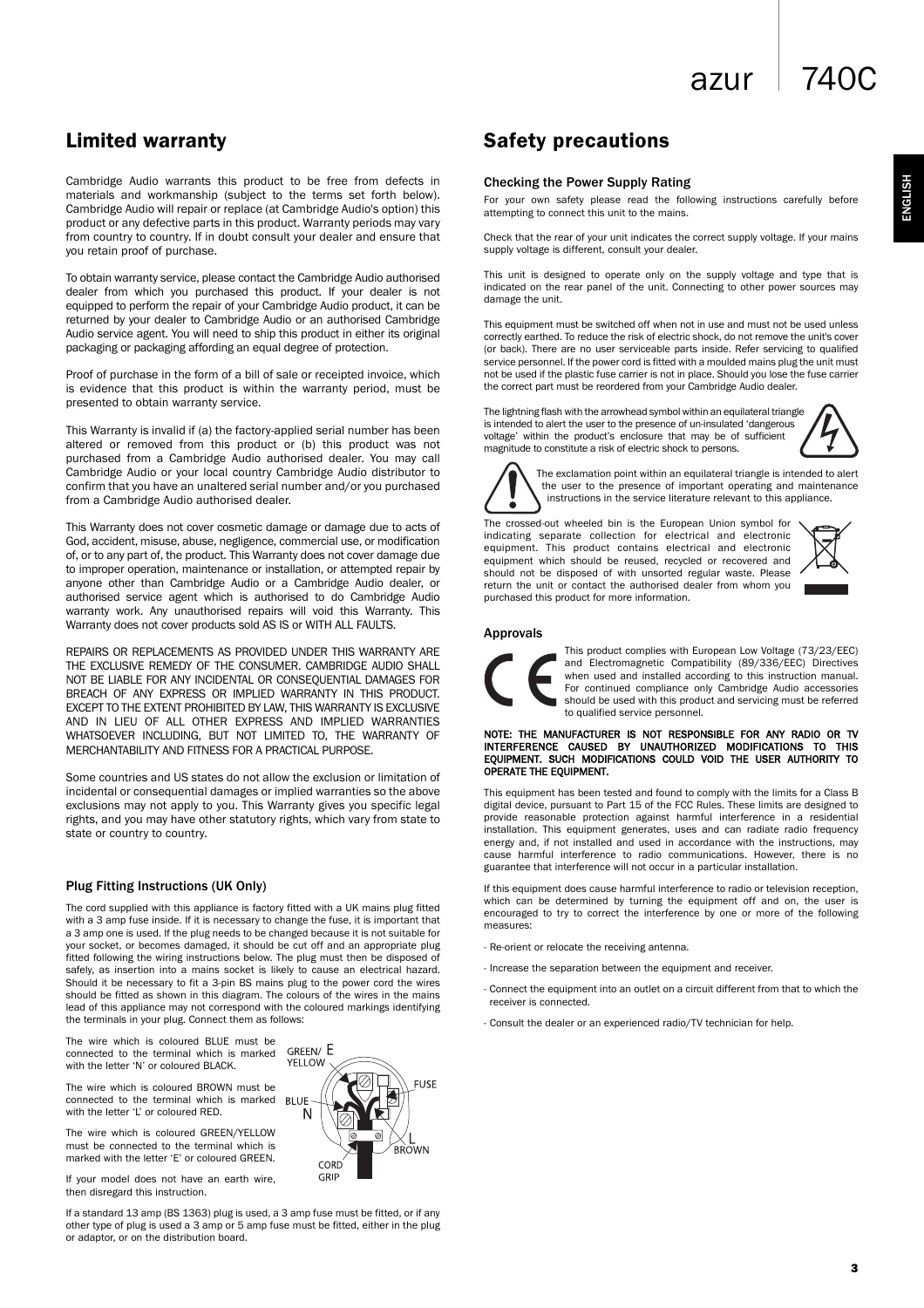# **Cambridge Audio**

## Important safety instructions

Please take a moment to read these notes before installing your 740C, as they will enable you to get the best performance and prolong the life of the unit. We advise you follow all instructions, heed all warnings and keep the instructions for future reference.

### Ventilation

IMPORTANT - The unit will become hot when in use.

Please ensure there is ample ventilation (at least 10cm clearance all round). Do not put any objects on top of this unit. Do not situate it on a rug or other soft surface and do not obstruct any air inlets or outlet grilles. Do not install near any heat sources such as radiators, heat registers, stoves, or other apparatus (including amplifiers) that produce heat. Do not stack multiple units on top of each other. Do not place in an enclosed area such as a bookcase or in a cabinet without sufficient ventilation.

Ensure that small objects do not fall through any ventilation grille. If this happens, switch off immediately, disconnect from the mains supply and contact your dealer for advice.

### Positioning

Choose the installation location carefully. Avoid placing it in direct sunlight or close to a source of heat. Also avoid locations subject to vibration and excessive dust, cold or moisture. Do not place the unit on an unstable surface or shelf. The unit may fall, causing serious injury to a child or adult as well as serious damage to the product. Do not place a DVD player or other equipment on top of the unit.

This unit must be installed on a sturdy, level surface. Do not place in a sealed area such as a bookcase or in a cabinet. Any space open at the back (such as a dedicated equipment rack) is fine however. When a cart is used, use caution when moving the cart to avoid injury from tip-over.



WARNING - To reduce the risk of fire or electric shock, do not expose this unit to rain or moisture. This unit must not be used near water or exposed to dripping or splashing water or other liquids. No objects filled with liquid, such as vases, shall be placed on the unit. In the event, switch off immediately, disconnect from the mains supply and contact your dealer for advice.

Electronic audio components have a running in period of around a week (if used several hours per day). This will allow the new components to settle down, the sonic properties will improve over this time.

### Grounding and polarisation

Do not defeat the safety purpose of the polarized or grounding type plug. A polarized plug has two blades with one wider than the other. A grounding type plug has two blades and a third grounding prong. The wide blade or third prong are provided for your safety. If the provided plug does not fit your outlet, consult an electrician for replacement of the obsolete outlet.

### Power sources

The unit is of Class 1 construction and must be connected to a Mains socket outlet with a protective earthing connection.

The unit should be operated only from the type of power source indicated on the marking label. If you are not sure of the type of powersupply to your home, consult your product dealer or local Power Company.

This unit has been designed to be left in Standby mode when not in use, this will increase the life of the amplifier (this is true with all electronic equipment). To turn the unit off completely switch off on the rear panel. If you do not intend to use this unit for a long period of time, unplug it from the mains socket.

### Power cord protection

The unit must be installed in a manner that makes disconnection of the mains plug from the mains socket outlet (or appliance connector from the rear of the unit) possible. Where the mains plug is used as the disconnect device, the disconnect device shall remain readily operable. Protect the power cord from being walked on or pinched particularly at plugs, convenience receptacles, and the point where they exit from the unit.

Be sure to insert each power cord securely. To prevent hum and noise, do not bundle the interconnect leads with the power cord or speaker leads.

### **Overloading**

Do not overload wall outlets or extension cord as this can result in a risk of fire or electric shock. Overloaded AC outlets, extension cords, frayed power cords, damaged or cracked wire insulation, and broken plugs are dangerous. They may result in a shock or fire hazard.

### Lightning

For added protection during a thunderstorm, or when it is left unattended and unused for long period of time, unplug the unit from the wall outlet and disconnect the antenna or cable system. This will prevent damage to the unit from lightning and power-line surges.

### Cleaning

To clean the unit, wipe its case with a dry, lint-free cloth. Do not use any cleaning fluids containing alcohol, ammonia or abrasives. Do not spray an aerosol at or near the amplifier.

### **Attachments**

Do not use attachments not recommended by your dealer as they may cause harm to the unit. Only use the specified attachments/accessories with this unit.

### Servicing

These units are not user serviceable, never attempt to repair, disassemble or reconstruct the unit if there seems to be a problem. A serious electric shock could result if this precautionary measure is ignored. In the event of a problem or failure, please contact your dealer.

Contact the service department should any of these conditions occur:

- When the power-supply cord or plug is damaged.
- If liquid has been spilled, or objects have fallen into the unit.
- If the unit has been exposed to rain or water.
- If the unit does not operate normally after following the operation instructions, adjust only those controls that are covered by the operation instructions.
- If the unit has been dropped or damaged in any way.
- When the unit exhibits a distinct negative change in performance.

### Important Note



**COMPACT** This unit has been designed to play compact discs, n I recordable CDs (CD-R) and re-writable CDs (CD-RW)  $\mathfrak l$  bearing the identification logo shown here. No other **DIGITAL AUDIO** discs can be used. The CD-R/CD-RW discs should contain properly recorded TOC (Table of Contents) information so that they can be played back. This unit can play only the discs recorded in the CD-DA format designed for music reproduction. Do not attempt to play a disc on this unit containing other data, such as a CD-ROM for PCs.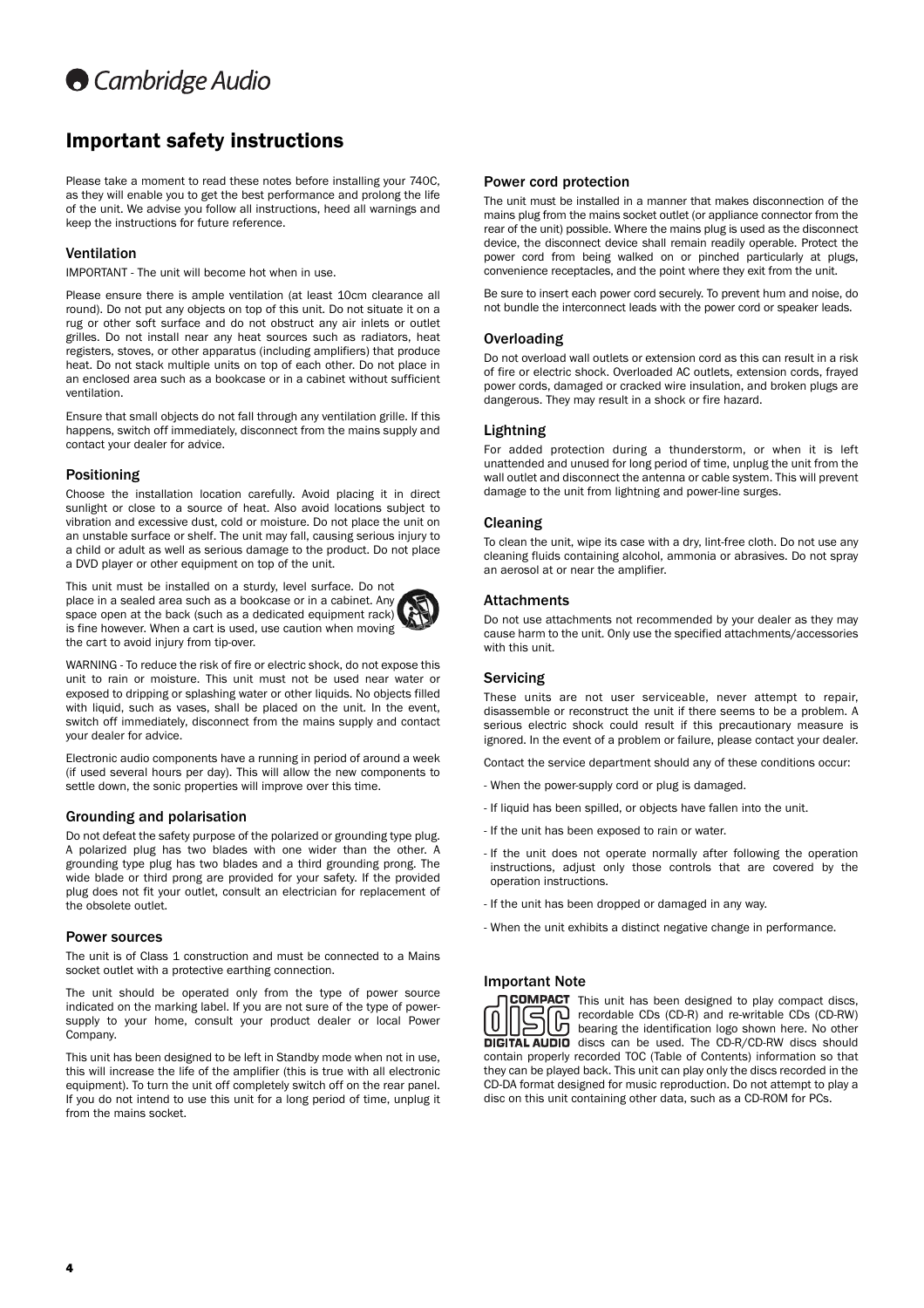## azur 740C

## Rear panel connections



## $(1)$  Power On/Off

Switches the unit on and off.

## 2) AC power socket

Once you have completed all connections to the amplifier, plug the AC power cable into an appropriate mains socket then switch on. Your compact disc player is now ready for use.

## 3) IR (Infra Red) Emitter In

Allows modulated IR commands from multi-room systems or IR repeater systems to be received by the amplifier. Commands received here are not looped out of the Control Bus. Refer to the 'Custom Installation' section for more information.

### Control Bus 4

In - Allows un-modulated commands from multi-rooms systems or other components to be received by the unit.

Out - Loop out for control bus commands to another unit.

## 5) Digital outputs

The digital outputs allow a separate DAC or digital recording device to be connected. The sophisticated DSP software in the 740C even allows these outputs to be set to output raw (pass through) or upsampled data independently from the main audio outputs. Refer to the 'CD player setup' section for more information.

S/P DIF CO-axial Digital - To obtain best results, use a high quality 75 ohm digital RCA interconnect cable (not one designed for normal audio use).

Toslink Optical Digital - Use a high quality TOSLINK fibre optic interconnect cable designed specifically for audio use.

Only one of the two output types should be used at a time.

## $\widehat{1}$ ) Power On/Off  $\qquad \qquad (\widehat{6})\, \&\, (\widehat{7})$  Digital Inputs 1 / 2

The digital inputs allow the digital outputs of other source components to be connected to the 740C. The 740C can then act as a very high quality upsampling DAC, improving the sound quality of the connected sources. Two digital inputs allow two external sources to be connected:

S/P DIF CO-axial Digital - Use a high quality 75 ohm digital RCA interconnect cable (not one designed for normal audio use).

Toslink Optical Digital - Use a high quality TOSLINK fibre optic interconnect cable designed specifically for audio use.

Only one of the two input types for each input should be used at a time.

## Line Output 8

Use good quality RCA/Phono interconnect cables from these sockets to any line level input on your amplifier.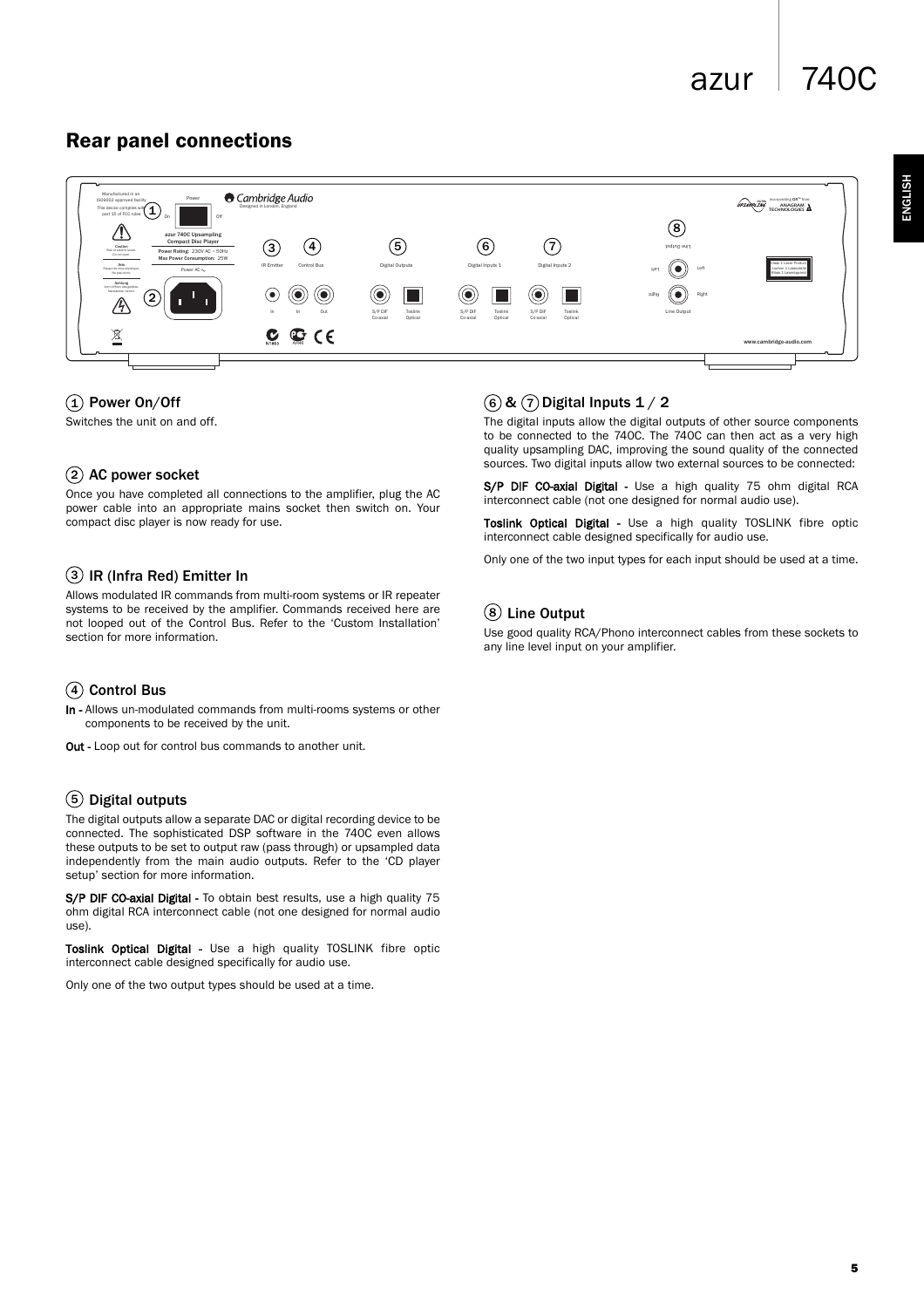## Front panel controls



## $\widehat{\mathbf{1}}$ ) Standby/On

Switches the unit between Standby mode (indicated by dim power LED) and On (indicated by bright power LED). Standby is a low power mode where the power consumption is less than 10 Watts. The unit should be left in Standby mode when not in use.

## Menu 2

Press to scroll through the 740C menu screens. Please refer to the 'CD player setup' section of this manual for more information.

## 3) Select

Press to select between CD Playback or Digital Inputs 1 and 2. Also used to toggle through the options on selected menu screens. Please refer to the 'CD player setup' section of this manual for more information.

## 4) Infrared sensor

Receives IR commands from the supplied Azur remote control. A clear unobstructed line of sight between the remote control and the sensor is required.

## 5) Disc tray

Compact Disc tray. Use the *Open/Close* button to activate.

## Display 6

LCD used to display upsampling rate, CD track number, elapsed/remaining time and other CD functions. Please refer to the 'CD player setup' section of this manual for more information.

## Open/Close 7

Allows you to open and close the disc tray thus making it possible to load a disc. Pressing *Play* will also close the tray and start the CD.

### Play/Pause 8

Plays the disc and pauses play.

### 9) Stop

Stops the CD playing.

### $\left( 10 \right)$  Skip/Scan

Allows for skipping between tracks and also searching within tracks. Press once to skip a track, press and hold to search within a track.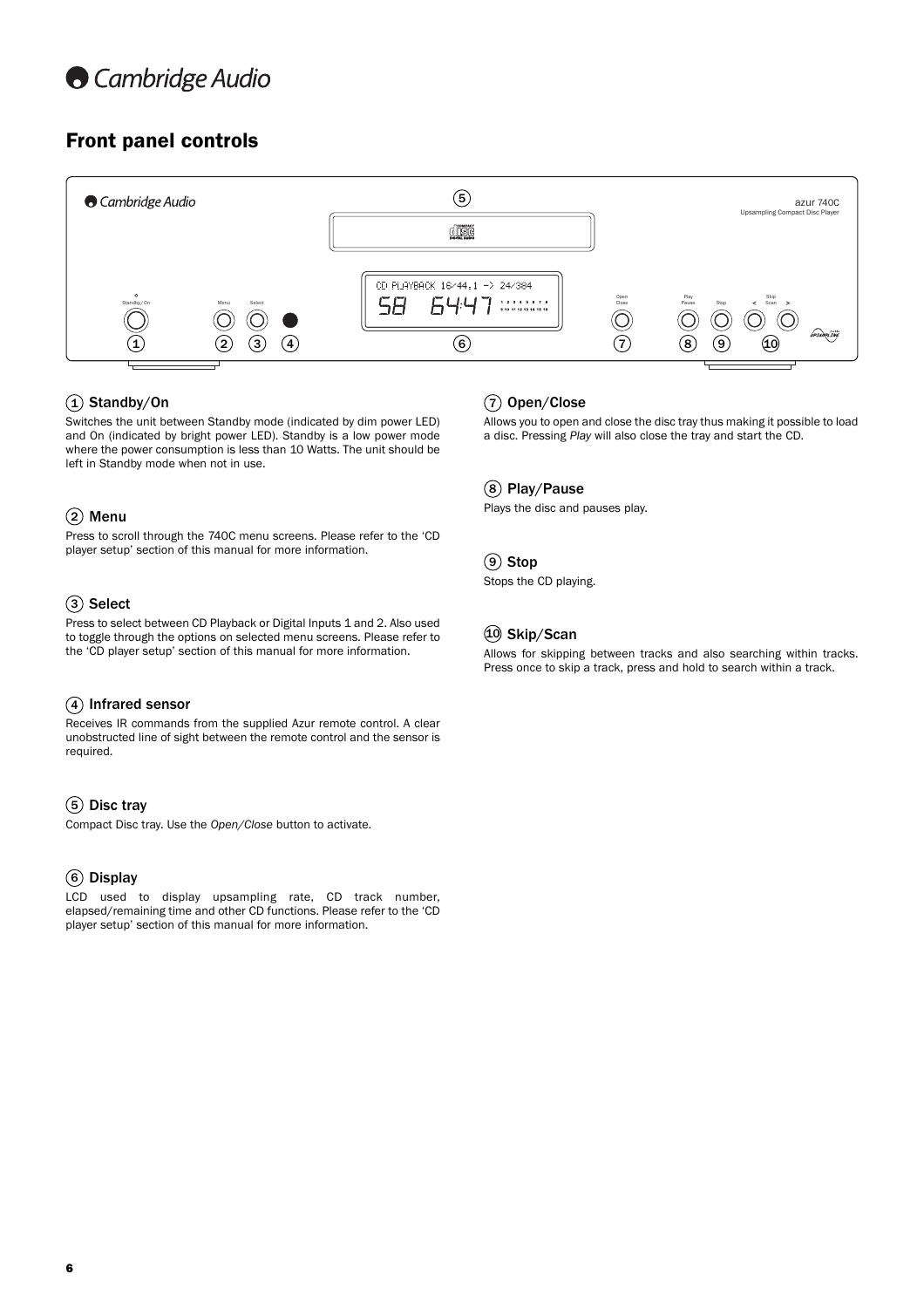## azur  $\vert$  740C

ENGLISH ENGLISH

## Remote control

The 740C is supplied with an Azur Navigator remote control that operates both this CD player and other Cambridge Audio Azur amplifiers. Insert the supplied AAA batteries to use.

Note: The remote may be in Amp mode when first activated. Please refer to the Amp Control section for more information.

## Standby/On

Switches the unit between On and Standby mode.

### $\triangle$ ) Open/Close

Opens and closes the disc tray.

### $(1)$  Numerical Track select

Press the number of the desired track. The track will then be played from the start of the track.

## $(\cdot)$  Track select

To select a track number greater than ten, press -/- followed by the track number.

## **Bright**

Alters the brightness of the display backlight. There are three levels of brightness: Bright, Normal, and Off.

## $(\triangleright)$  Play  $/(\square)$  Stop  $/(\square)$  Pause

Press the relevant button to play, stop or pause the CD.

## $(A)$  $(A)$  Skip

Right Skip - Press once to skip forward by one track on the CD. Press and hold to skip forwards through tracks.

Left Skip - Press once to skip backward by one track on the CD. Press and hold to skip backwards through tracks.

## Search

Press and hold to search within the selected track. Right button to fast forward, left button to rewind.

## Menu Menu

Press to access the 740C menu system on the front panel display. Please refer to the 'CD player setup' section of this manual for more information.

## $\stackrel{\text{\tiny\textsf{Select}}}{=}$  Select

Press to accept the item/function highlighted in the display menu. Please refer to the 'CD player setup' section of this manual for more information.

### Program, Remain, A-B, Repeat, Intro, Random, Space

Read the 'Operating instructions' section of this manual for information on the functions of these buttons.



## Remote control of matching products

### Amp Control mode



The 740A/C remote control comes with an Amplifier Control button, that when pressed, puts the remote into Amp mode, allowing operation of a Cambridge Audio Azur amplifier. When pressed, the LED will light up for 7 seconds (to let you know you are in Amp mode), and will then flash when any of the relevant circled Amp buttons is pressed. All other remote buttons are inactive when in Amp mode.

The functions relevant to the amplifier are as follows:

### Standby/On

Switches the amplifier between On and Standby mode.

## Numerical buttons 1-6

Press to change the input source to the amplifier. Button 6 toggles Tape Monitor on/off.

### Mode Mode

Press to switch between Volume and Balance modes.

### (M) Mute

Mutes the audio on the amplifier. The mute mode is indicated by MUTE appearing and the volume level being replaced by two flashing dashes in the display. Press again to cancel mute.



Increase or decrease the volume of the amplifier output.

### Speaker A/B Speaker A/B

Press to scroll through the speaker sets connected to the loudspeaker terminals on the back panel (speaker sets A, B or A and B).

### Bright

Adjust the backlight of the front panel display; bright, dim or off.

To exit Amp mode (and return to CD mode), press the *Amp Control* button again (the LED will light up for one second).

## iPod<sup>™</sup> compatibility

The 740A/C remote can also control the basic functions of Apple iPod's when mounted in Apple's Universal Dock (or other docks compatible with the Apple Remote). Refer to your dock's instruction manual on how to connect it to your amplifier. To use the Azur remote to control the docked iPod, put the remote into Amp mode and press one of the following buttons:

## Play/Pause

Press to play the iPod, press again to pause play.

## (HA) (PH) Skip

Press once to skip forwards or backwards one track.

### (■) Menu

Press to return to the iPod main menu.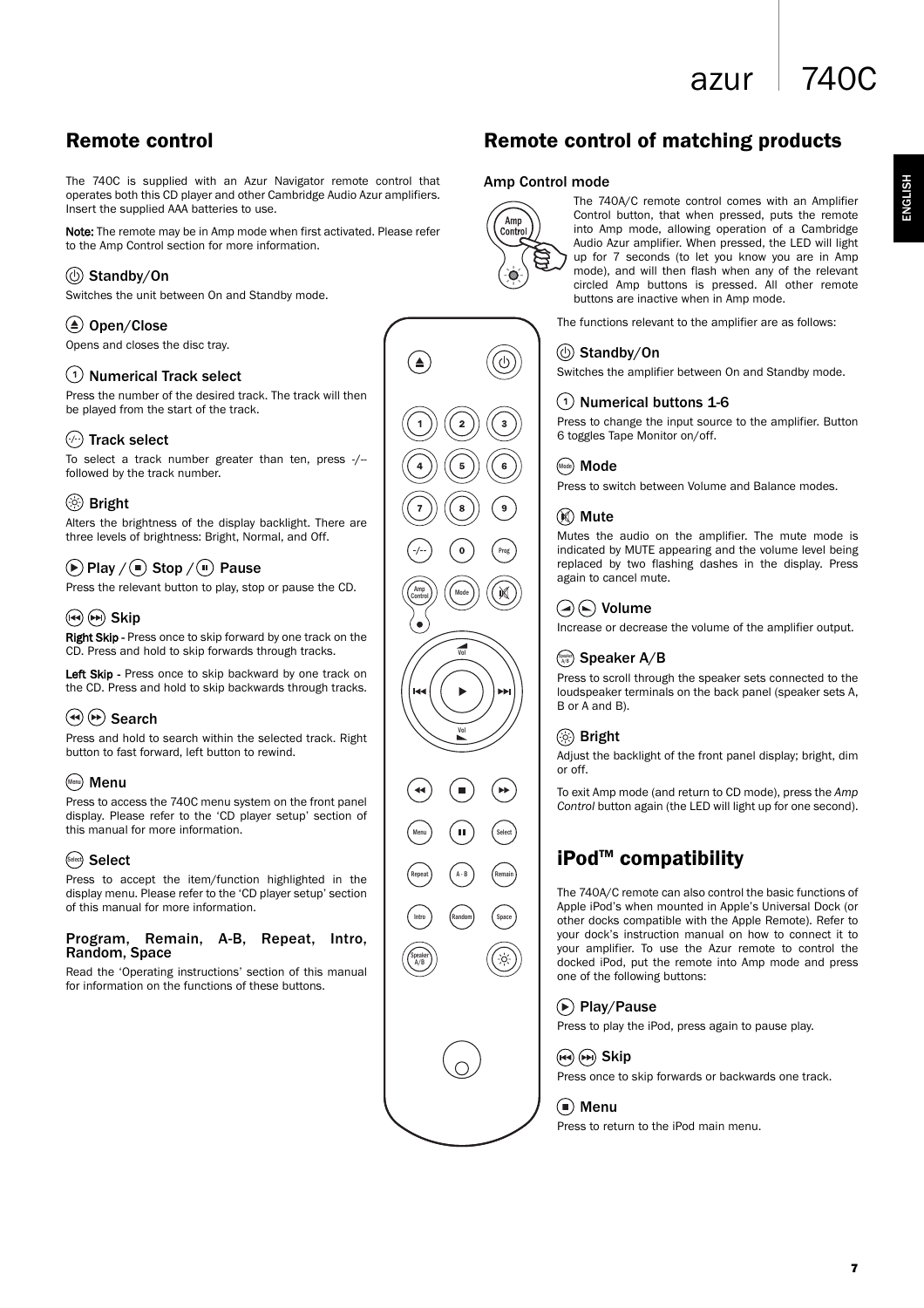

## Operating instructions

### Loading and unloading discs

- 1. Press the *Standby/On* switch.
- 2. Press the *Open/Close* button.
- 3. When the disc tray has opened fully, place a disc carefully in the tray with the label side facing up.
- 4. To close the disc tray, press the *Open/Close* button again. When the tray, with a correctly loaded disc, is fully closed the disc will start turning automatically. After the CD player has read the disc it will be ready to play. Pressing *Play* will also close the tray and start playing the disc.
- 5. The disc tray can be opened at any time by pressing the *Open/Close* button. Only remove the disc after the tray has fully opened.

#### Note:

- Do not put anything except a Compact Disc into the tray, foreign objects may damage the mechanism.
- Do not force the tray by hand during the opening and closing operations.
- To avoid dirt and dust entering the mechanism, keep the disc tray closed.
- If the Compact Disc is seriously scratched or too dirty the player may not be able to read it or play it.
- Never load more than one disc into the disc tray at one time.

### Normal disc play

- 1. Switch on your amplifier and set its input selector to the correct position. Adjust the volume control to a minimum.
- 2. Press the *Standby/On* switch.
- 3. Press the *Open/Close* button to open the disc tray, and load a disc.
- 4. Press the *Open/Close* button again to close the tray. The CD player will read the disc and enter Standby mode. Alternatively pressing *Play* will close the tray and start playing the disc.
- 5. Press the *Play* button. The disc will start playing from the beginning of the first track. When the last track has finished playing, the CD player will return to Standby mode.
- 6. To stop the disc at any point press the *Stop* button. Pressing the *Pause* button while the disc is playing will pause the disc. When the disc is paused the display will flash, play can be resumed by pressing the *Play* button again.

### Locating a specific track

- 1. Ensure that a disc is loaded.
- 2. Pressing the right *Skip/Scan* (*Skip* on remote) button once will forward the CD by one track. Repeat as necessary.
- 3. Press *Play*. The disc will play to the end of the disc and then return to Standby mode.
- 4. Pressing the left *Skip/Scan* (*Skip* on remote) button will access the previous track.

### Locating a particular point in a track

- 1. Ensure that the disc is playing the desired track.
- 2. Press and hold the right *Skip/Scan* button (*Search* on remote), the CD will then fast forward within the track.
- 3. Release the button when the desired time has been reached. Play will resume.
- 4. Press and hold the left *Skip/Scan* (*Search* on remote) button, the CD will then rewind within the track.

#### Repeating discs and tracks

- 1. Ensure that the disc is playing.
- 2. Press the *Repeat* button on the remote control. 'Repeat All' will appear on the display. The whole disc will now be repeated until the function is turned off.
- 3. To repeat a specific track press *Repeat* twice while the track is playing. 'Repeat' will appear on the display and the selected track will now be repeated until the function is turned off.
- 4. Press *Repeat* again to turn off the repeat function.

### Playing tracks in a random order

- 1. Ensure that a disc is loaded and the player is in Standby mode.
- 2. Press the *Random* button on the remote control. 'Random' will appear on the display.
- 3. Press *Play*. The CD Player will now play the entire disc in a random order.
- 4. Press *Random* to exit Random function. The disc will continue playing to the end in the correct order.
- 5. Press the *Stop* button at any time to stop the disc.

### Using the Intro function

- 1. Ensure that a disc is loaded. The player can be in Standby mode or playing.
- 2. Press *Intro* on the remote control. If the player is in Standby mode it will automatically play the first ten seconds of each track and then return to Standby mode. If a disc is being played when *Intro* is pressed the player will progress to the next track and play the first ten seconds of any remaining tracks.
- 3. Press *Intro* again at any time to enter normal play mode.

### Using the A-B function

- 1. Ensure that the disc is playing, press *A-B* on the remote control. This will allow you to continuously repeat a specific section of a track.
- 2. Press the *Repeat* button on the remote control at the beginning of the section you want to loop. The A-B icon will be displayed and the player will memorise the time A-B was pressed.
- 3. Press *A-B* again at the end of the section that you want to loop. The player will now continuously repeat the selected section.
- 4. Press *A-B* again to return to normal play mode.

#### Using the Remain function

- 1. Ensure that the disc is playing.
- 2. Press the *Remain* button on the remote control once to display the time remaining on the track playing.
- 3. Press *Remain* a second time to show remaining number of tracks and total disc time remaining.
- 4. Press *Remain* again to return to normal play mode.

#### Using the Space function

- 1. Ensure that a disc is loaded. The player can be in Standby mode or playing.
- 2. Press *Space* on the remote control. 'Space' will appear on the display and a four second gap will be put between each track played.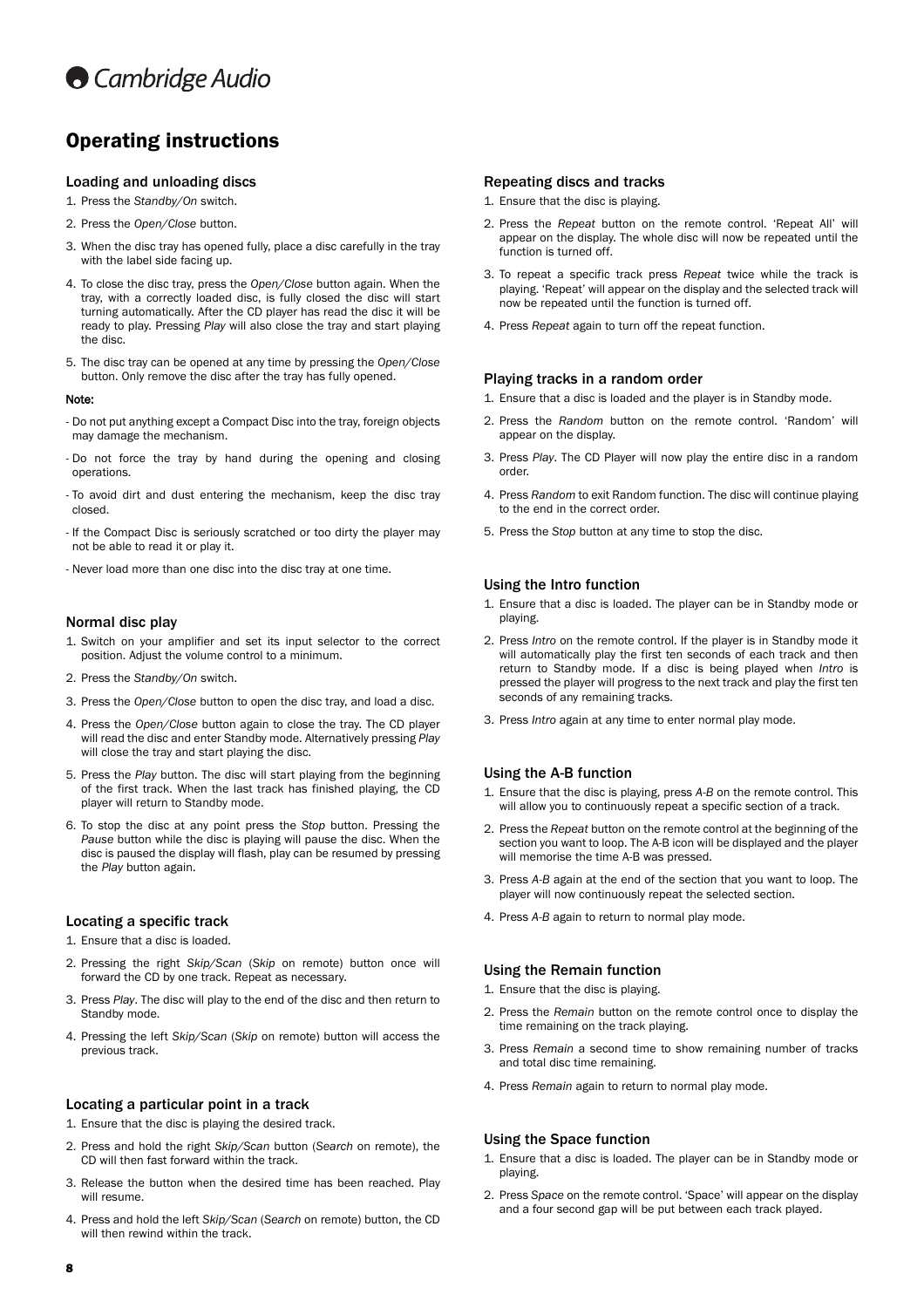# azur  $\vert$  740C

## Programming disc play

- 1. Ensure that a disc is loaded and the player is in Standby mode.
- 2. Press *Program* on the remote control. The Program set-up will appear in the display.
- 3. Using the *Skip/Scan* (*Skip* on the remote) buttons, skip to the track number that you want to program as your first track (or press the actual track number on the remote).
- 4. Press *Program*. The desired track is now entered and the program number increases by one.
- 5. Repeat steps three and four until all your desired tracks are entered.
- 6. Press *Play*. The programmed tracks will play.
- 7. You can use the *Skip* and *Search* functions on your remote control to move through your programmed selection in the same way as normal playback.
- 8. Pressing *Stop* once will stop play and pressing *Stop* twice at any time will wipe the program and return the player to stopped mode.

## External digital sources

To access external digital sources connected to the rear of the 740C, press the *Select* button (on front panel or remote) to change between CD playback, Digital Input 1 and Digital Input 2.



### CD playback

The 16 bit/44.1kHz sampling data on a standard CD is upsampled to 24 bit/384kHz for best possible sound quality.

> CD PLAYBACK 16/44.1 -> 24/384 58 7  $1 \quad 2 \quad 3 \quad 4 \quad 5 \quad 6 \quad 7 \quad 8$ <br> $9 \quad 10 \quad 11 \quad 12 \quad 13 \quad 14 \quad 15 \quad 16$

### Digital Input 1/2

Press *Select* again to select Digital Input 1.



The incoming word length (16 to 24 bit) and sample rate will be displayed along with the indication that the data is being upsampled to 24 bit/384kHz. Note that rather than exact word width, some sources report data as either 20 bit maximum (displayed as  $\le$  = 20) or 24 bit maximum (displayed as  $\le$  = 24).



If no digital signal is present, the display will show "UNLOCKED" and the output will be muted.

Press *Select* again to select Digital Input 2.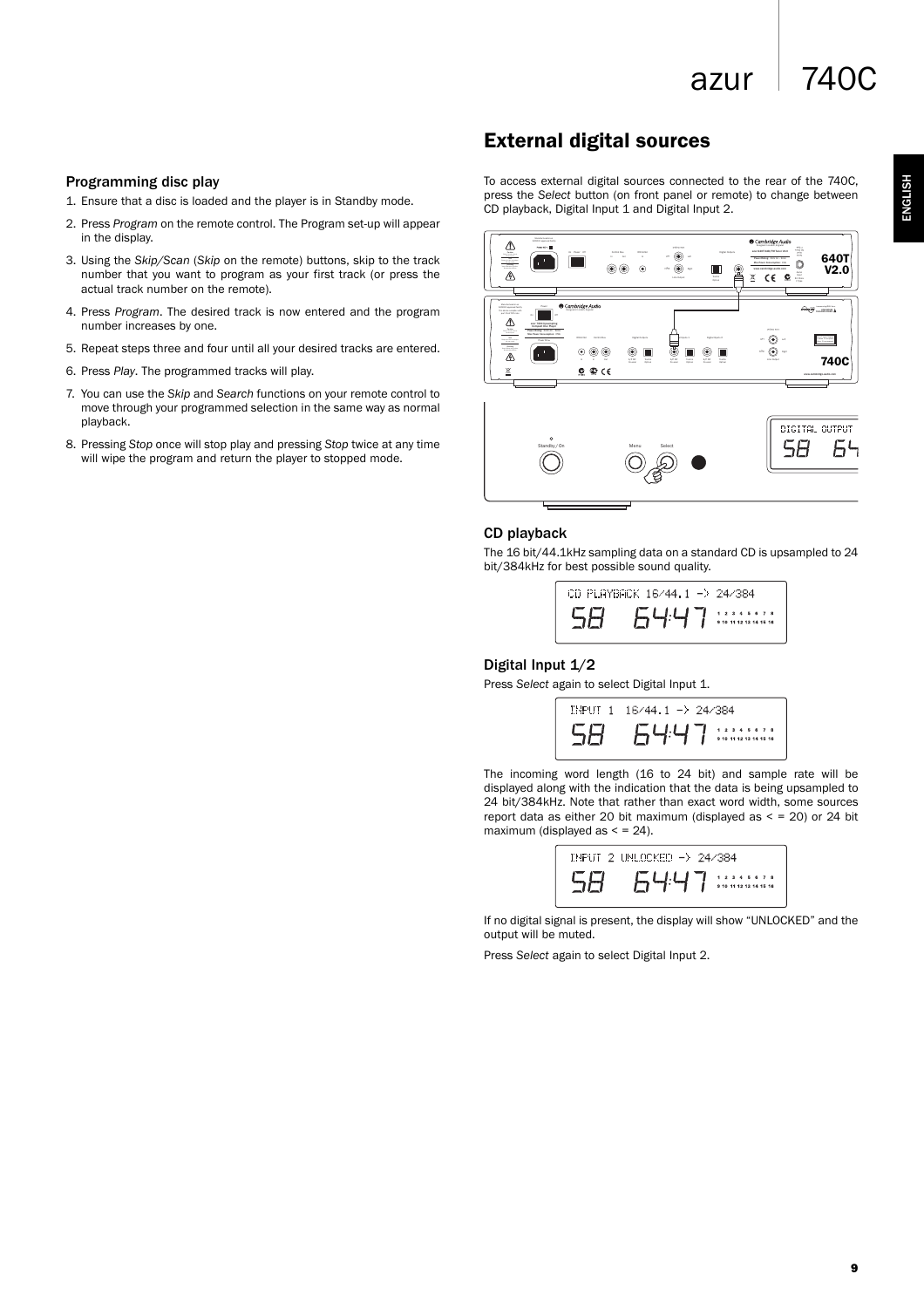

## CD player setup

The 740C has a custom-made display on the front of the unit showing the current status and allowing access to the 740C System Configuration menus. The 740C features some advanced settings that allow its use to be customised to user preference.

#### Menu structure

Press the *Menu* button to scroll through the menus, then use the *Select* button to scroll through the options/sub menus of that menu. Press the *Menu* button again to move to the next menu, or after a few seconds the display will return to the default main menu.



### Digital outputs

The digital outputs can be set to two options:

1. Output the raw data from the CD (or digital input) with no processing.



2. Upsampled data processing by the DSP to greater resolution.



Press *Select* to switch between DSP Upsample or Pass Through.

For DSP upsampling the sample frequency, word width and dither are set by the next three available menus.

### Digital out sample frequency

The digital output sample frequency (note this is different to the main audio output sample frequency which is fixed at 384kHz for best sound quality) can be set to 48, 96 or 192kHz (the maximum frequency supported by SPDIF/Toslink):

| DIGITAL OUT SAMPLE FREQ 192 kHz |  |  |                                           |  |  |
|---------------------------------|--|--|-------------------------------------------|--|--|
|                                 |  |  | 1 2 3 4 5 6 7 8<br>9 10 11 12 13 14 15 16 |  |  |

Press *Select* to switch between the frequency options.

### Digital out word width

The digital output word width can be set to 16, 20 or 24 bit (note this is different to the main audio output word width which is fixed at 24 bit for best sound quality):

| DIGITAL OUT WORD WIDTH 24 BITS |                                           |
|--------------------------------|-------------------------------------------|
|                                | 1 2 3 4 5 6 7 8<br>9 10 11 12 13 14 15 16 |

Press *Select* to switch between the word width options.

### Digital out dither

Dithering is a process where pseudo random noise is added to a signal to remove quantisation effects that cause harmonic distortion and replace them with a slightly increased noise floor. The process can improve the perceived quality of digitised audio signals as a small decrease in signal to noise ration (especially where the noise is random) is much preferably to harmonic distortion to the human ear.

The 740C is able to add what is called Triangular Probability Density Function dither to the upsampled Digital Output signals. Normally, dither will have already been added to any CD or source material during its mastering process so the default for this option is off. However if a source with no dither is used (perhaps an off board A/D converter etc) TPDF dither can be turned on:



Press *Select* to switch between Dither On and Dither Off.

#### Changing input names / source naming

The 2 digital inputs can be renamed to reflect the actual source units you have connected to the 740C. Press the *Menu* button to scroll to either the Digital Input 1 or Digital Input 2 naming menus:



Press *Select* to start changing the name of the input. The first editable character will begin to flash. Use the *Stop* button to go up through the alphabet/available characters, and *Play/Pause* to scroll down. To accept your character selection, move to the next character by using the *Skip/Scan* buttons:

| INPUT 1 NAMING - DABIT 1                  |
|-------------------------------------------|
| 1 2 3 4 5 6 7 8<br>9 10 11 12 13 14 15 16 |

To save and exit, press *Select*. To cancel and exit, press *Menu*.

### Software version

Displays the currently loaded software version:

| SOFTWARE VERSION 01 / 050 |  |                                           | - и п. и |  |  |
|---------------------------|--|-------------------------------------------|----------|--|--|
|                           |  | 1 2 3 4 5 6 7 8<br>9 10 11 12 13 14 15 16 |          |  |  |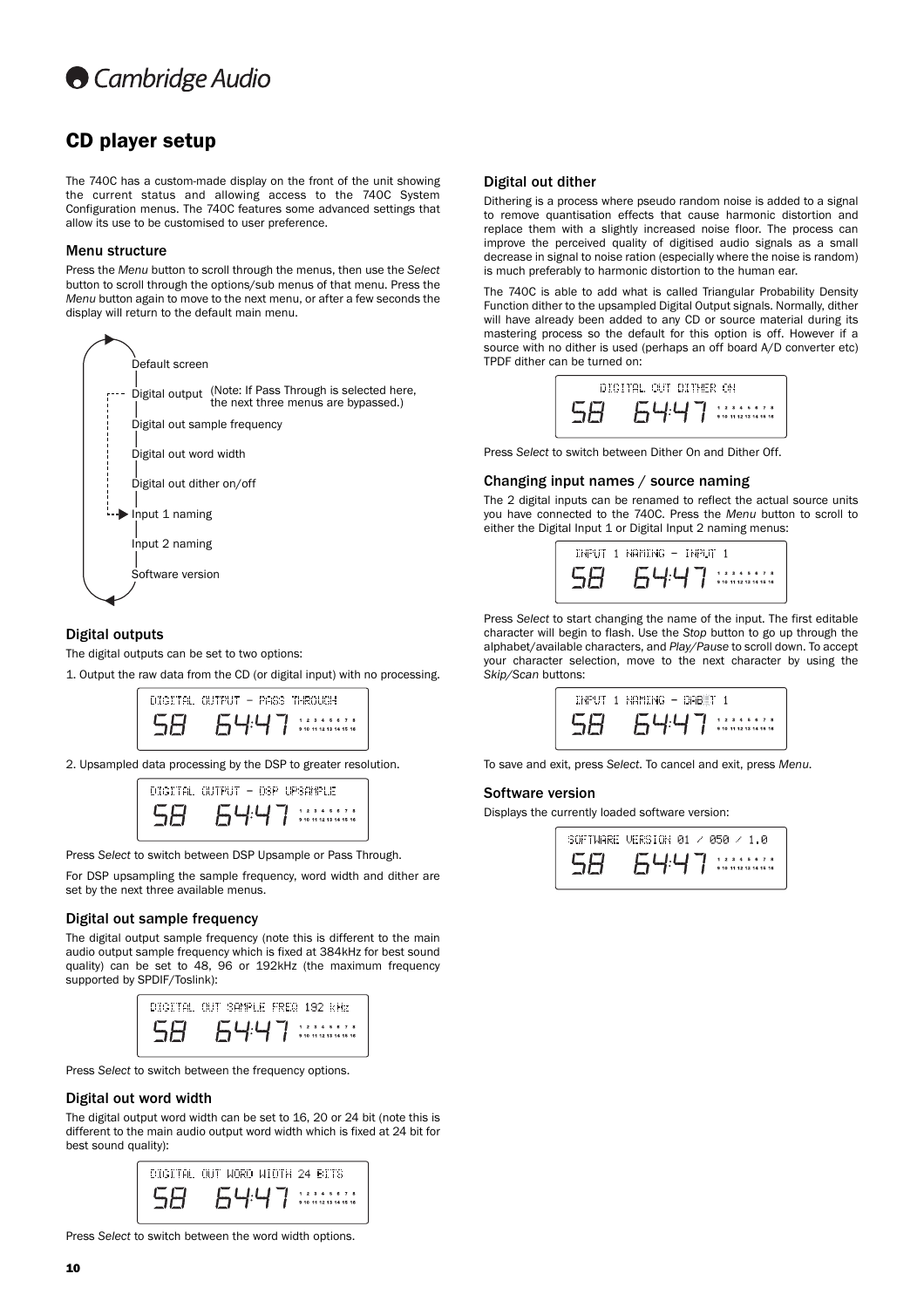azur 740C

WM8740 24 bit DACs

Technical specifications

**Digital filter** Analog Devices Black Fin

Control Bus **D/A converters** Dual Wolfson

## Custom installation (C.I.) use

by custom installation (multi-room) systems or

The 740C features a Control Bus input/output that IR Emitter allow un-modulated remote control commands (positive logic, TTL level) to be received electrically by the unit and looped to another unit if desired. (● These control commands are typically generated



remote IR receiver systems. The Control Bus sockets are c orange.

An IR Emitter Input is also provided that allows modulated control commands to be received electrically by the unit. Co this input operate the unit only and are not looped out demo the Control Bus Output. This feature is useful for multi-room (such as the Cambridge Audio Incognito multi-room sys feature routed I.R. emitter outputs. Instead of using wind stuck over the CD players front panel IR receiver, a mono 3 jack to 3.5mm mini-jack lead can be used for a more reliab connection.

In addition the units feature 'direct' IR/Control codes as we codes for some of their features to simplify programm installation systems. Special direct On/Off and Mute comma accessed on the supplied remote control for teaching into as follows:

1. Press and hold the Standby button. The remote first ge standby (toggle) command. Keep the button held dow seconds a CD player "On" command will be generated. If is kept held down for a further 12 seconds, a CD command is generated.

A full code table for this product is available on the Camb website at www.cambridge-audio.com.

| In<br>In<br>Out<br>are colour-coded                                                                                                                                                                                                             |                                                                                                            | ADSP-BF532 32 bit DSP<br>Performing ATF <sup>™</sup><br>upsampling to 24 bit 384kHz |  |  |  |  |
|-------------------------------------------------------------------------------------------------------------------------------------------------------------------------------------------------------------------------------------------------|------------------------------------------------------------------------------------------------------------|-------------------------------------------------------------------------------------|--|--|--|--|
| dulated IR remote<br>าit. Commands on<br>t demodulated on<br>ulti-room systems<br>m system) which<br>window emitters<br>ono 3.5mm mini-<br>reliable electrical<br>as well as toggle<br>ramming custom<br>commands can be<br>ξ into C.I. systems | Analog filter                                                                                              | 2 Pole Dual Differential Bessel<br>Double Virtual Earth Balanced                    |  |  |  |  |
|                                                                                                                                                                                                                                                 | Frequency response                                                                                         | 20Hz to 20kHz (+/-0.1dB)                                                            |  |  |  |  |
|                                                                                                                                                                                                                                                 | THD @ 1kHz OdBFs                                                                                           | $< 0.0008\%$                                                                        |  |  |  |  |
|                                                                                                                                                                                                                                                 | THD @ 1kHz -10dBFs                                                                                         | $< 0.0005\%$                                                                        |  |  |  |  |
|                                                                                                                                                                                                                                                 | THD @ 20kHz 0dBFs                                                                                          | < 0.001%                                                                            |  |  |  |  |
|                                                                                                                                                                                                                                                 | IMD (19/20kHz) OdBFs                                                                                       | $< 0.0006\%$                                                                        |  |  |  |  |
| irst generates it's<br>d down, after 12                                                                                                                                                                                                         | Linearity @ -90dBFs                                                                                        | $+/- 0.5dB$                                                                         |  |  |  |  |
| ated. If the button<br>CD player "Off"                                                                                                                                                                                                          | Stopband rejection (>24kHz)                                                                                | >115dB                                                                              |  |  |  |  |
| Cambridge Audio                                                                                                                                                                                                                                 | S/N ratio, A weighted                                                                                      | >113dB                                                                              |  |  |  |  |
|                                                                                                                                                                                                                                                 | <b>Total correlated jitter</b>                                                                             | $<$ 130pS                                                                           |  |  |  |  |
|                                                                                                                                                                                                                                                 | Crosstalk @1kHz                                                                                            | $< -130dB$                                                                          |  |  |  |  |
|                                                                                                                                                                                                                                                 | Crosstalk @20kHz                                                                                           | $< -110dB$                                                                          |  |  |  |  |
|                                                                                                                                                                                                                                                 | Output impedance                                                                                           | $< 50$ ohms                                                                         |  |  |  |  |
|                                                                                                                                                                                                                                                 | Digital input word widths supported                                                                        | 16 - 24 bit                                                                         |  |  |  |  |
| nd is switched on.                                                                                                                                                                                                                              | Digital output word widths supported                                                                       | 16, 20, 24 bit                                                                      |  |  |  |  |
|                                                                                                                                                                                                                                                 | Digital input sampling frequencies supported                                                               | 32kHz, 44.1kHz, 48kHz, 88.2kHz,<br>96kHz, 176.4kHz, 192kHz                          |  |  |  |  |
|                                                                                                                                                                                                                                                 | Digital output sampling frequencies supported<br>32kHz - 192kHz pass through<br>(Including 44.1kHz for CD) |                                                                                     |  |  |  |  |
|                                                                                                                                                                                                                                                 |                                                                                                            | 48kHz, 96kHz, 192kHz upsampled                                                      |  |  |  |  |
|                                                                                                                                                                                                                                                 | Audio output upsampling                                                                                    | Fixed 24 bit, 384kHz                                                                |  |  |  |  |
|                                                                                                                                                                                                                                                 | Dimensions - H x W x D                                                                                     | 115 x 430 x 315mm<br>$(4.5 \times 16.9 \times 12.4)$                                |  |  |  |  |
| t to vibrations.                                                                                                                                                                                                                                | Weight                                                                                                     | 6.4Kg (14.1Lbs)                                                                     |  |  |  |  |
|                                                                                                                                                                                                                                                 |                                                                                                            |                                                                                     |  |  |  |  |

## Troubleshooting

### There is no power

Ensure the AC power cord is connected securely.

Ensure the plug is fully inserted into the wall socket and is s

Check fuse in the mains plug or adaptor.

### The player will not read the disc

Check the disc is not loaded upside down.

Check that the disc is not too scratched or dirty.

### There is no sound

Ensure that the amplifier is set correctly.

Check that the interconnects are inserted correctly.

### The disc is skipping

Check that the disc is not too scratched or dirty. Ensure the player is on a firm surface and not subject to vib

### There is a hum coming from the speaker

Ensure that all cable connections are secure.

### The remote handset will not function

Check that the batteries have not expired.

Ensure that nothing is blocking the remote sensor.